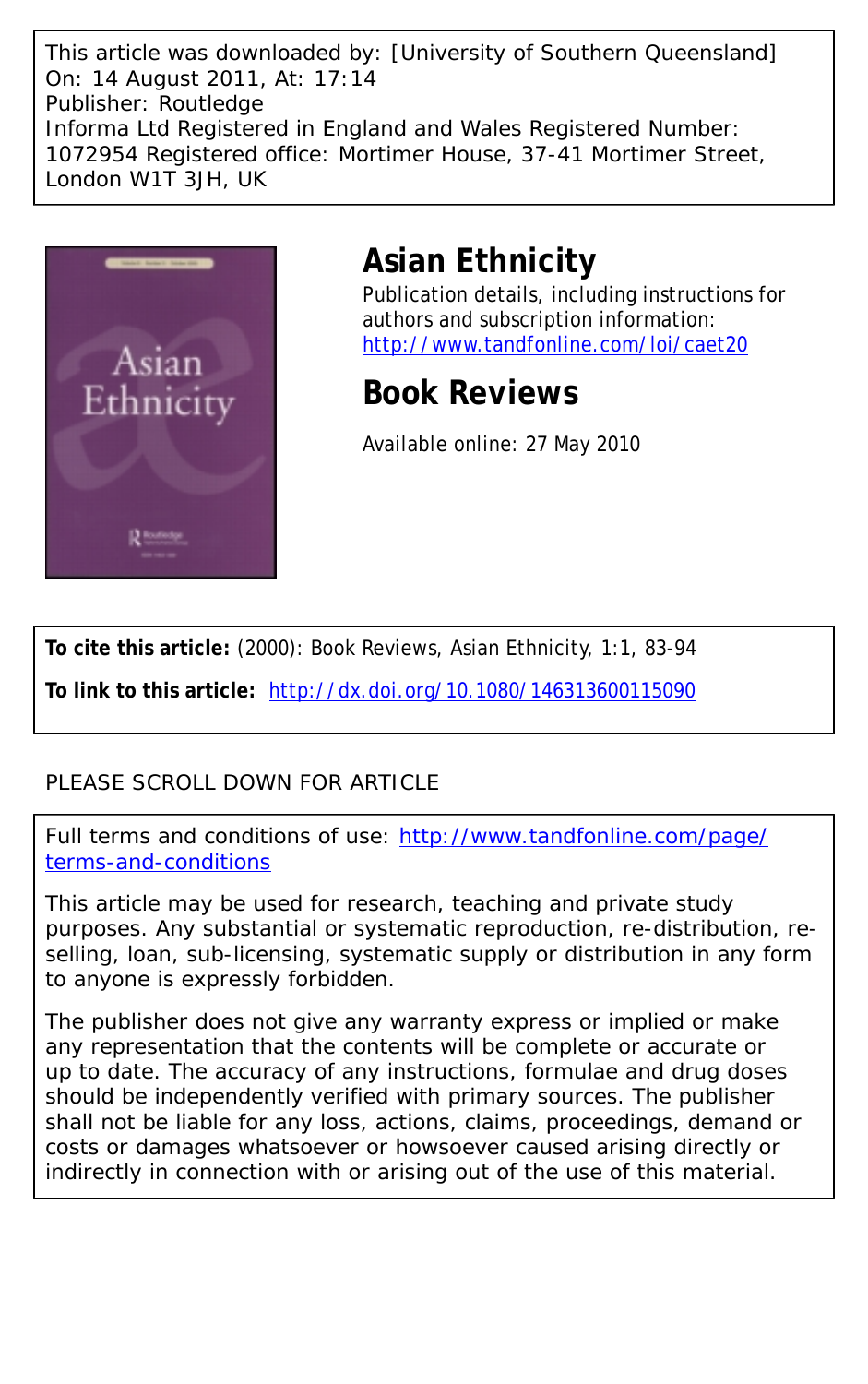that there has been a relaxation of political control in the 1990s; the CCP and the central government are no longer interested in the 'micro' control of everyday social and cultural life; Maoist ideology has become an historic ruin; and the CCP no longer has the energy, or the political will, to defend Maoism as long as the party itself is not attacked.

These conclusions amplify what many others have said about the 1990s. Yet this picture does not apply evenly to the entirety of the People's Republic. Political control has not everywhere been relaxed in the same way; minority intellectuals face a seemingly different set of state demands and negotiate a different range of personal and collective experiences from their Han counterparts; and the CCP still has the energy to quell what it sees as excessive forms of ethnic nationalism. As in previous decades, the Chinese nation—however it is to be defined and whoever is to be included in it—remains a contested idea in the 1990s. As the essays in this fine collection reveal, minorities are in the thick of the battle.

> Ralph Litzinger *Department of Cultural Anthropology Duke University USA*

## **Justin Jon Rudelson,** *Oasis Identities: Uyghur Nationalism Along China's Silk Road*, Columbia University Press, New York, 1997.  $xy + 209$  pp. Tables, maps, figures, references and index. ISBN: 0-231-10786-2 (cloth) 0-231-10787-0 (paperback). US\$16.50 (paperback), US\$42.50 (cloth).

This excellent, and important, volume is the result of the first prolonged anthropological fieldwork ever conducted in modern Xinjiang. Based upon work done there in 1985–90, it explores the inter and intra-ethnic tensions that foster or undermine `minority nationalism' and demonstrates how geographical and social boundaries shape competing ethnic identities at the local oasis and regional levels. As the author, Justin Rudelson, notes, `… by piecing together Uyghur history, I learned something startling: as they are presently defined, the modern Uyghurs have existed only since 1935' (pp. 4–5). Prior to that year, he adds, the name Uyghur was not associated with Islam. This prompted the author to trace the shifts in Uyghur identity over its 1,200-year existence.

1985 was a watershed year in the development of Uyghur nationalist ideology; not only were new freedoms extended to Uyghur intellectual elites to construct their own versions of Uyghur history, but international borders were reopened, permitting the re-establishment of transborder contacts and international trade networks. Basing his fieldwork primarily (but not exclusively) in the Turpan oasis, Rudelson's main purpose was to understand how nationalist ideologies filtered down to create a Uyghur identity in the local oases of the region and how such a local understanding of Uyghur identity affected the generation and propagation of contending intellectual views in the regional capital, Urumchi. `It became clear', he notes, `that Uyghur identity was more fragmented by social group (intellectuals, peasants, and merchants) and occupation than by family type, descent, or ethnicity' (p. 8).

Thus, conceptions of the Uyghur nationalist ideology often contrasted dramatically among these groups, and embedded oasis identities undermined efforts of intellectuals—who were held hostage to their own parochial oasis outlooks—to shape a uniform Uyghur nationalist ideology. Moreover, the interests of Uyghur intellectuals and peasant oasis dwellers were found to be fragmented and crosscutting, with the self-identification of peasants and merchants posing the greatest challenge to the acceptance of the nationalist ideologies being framed by Uyghur intellectuals. Thus, Rudelson observes, `while the name *Uyghur* is considered by Central Asian scholars to mean "confederacy" or "unity", intellectuals are finding it difficult to guide the disparate oasis dwellers, subsumed under the same ethnic identity, to a unified vision that might fuel a nationalist movement' (p. 9). This, of course, runs contrary to the Chinese central government's more inclusive view as symbolised by the naming of the `Xinjiang Uyghur Autonomous Region' and its frequent references to non- (and anti-) Han, **Department of Cultural Multimeters** (and Uyghur Department of Cultural And Use<br>
The Columbia University Press, New York, 1997. xv + 209 pp. Tables, map<br>
references and index. ISBN: 0-231-10786-2 (cloth) 0-231-10787-0 (pa